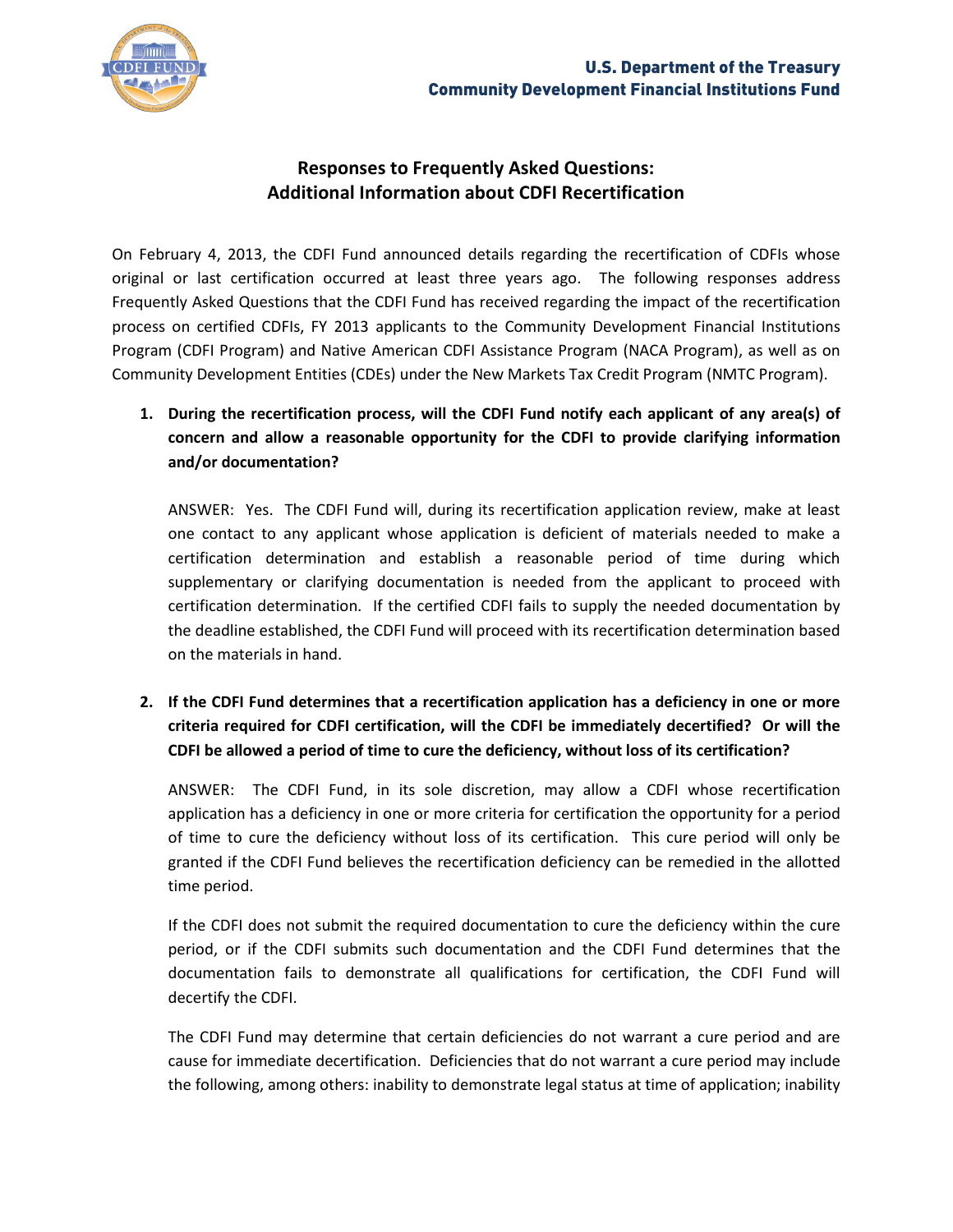

to demonstrate primary mission of community development; and evidence of government affiliation or control.

**3. What is the duration of a cure period in the event that a certified CDFI's recertification application is deficient in one or more criteria for certification and the CDFI Fund exercises the option to allow a cure period for the deficiencies?**

ANSWER: The CDFI Fund, in its sole discretion, may allow a cure period of no more than six months. The CDFI Fund can establish the cure period to be of any lesser duration that it deems appropriate. For the recertification effort underway in FY 2013, the CDFI has determined that a cure period of 90 days will be allowed for CDFIs to remedy deficiencies in recertification applications that the CDFI Fund has determined warrant a cure period.

**4. If a certified CDFI is an applicant for a Financial Assistance award under the CDFI Program or NACA Program, and the CDFI Fund exercises the option to allow the CDFI a cure period in which to remedy deficiencies in its recertification application for one or more criteria for certification, how does this effect eligibility for a CDFI Program or NACA Program award?**

ANSWER: A certified CDFI that has been offered a cure period in which to remedy deficiencies in its recertification application will not be eligible for a Financial Assistance award under the CDFI Program or NACA Program, per the applicable NOFA. For example, the FY 2013 CDFI/NACA Program states that the CDFI Fund reserves the right to reject an application if information comes to the CDFI Fund's attention that either adversely affects an applicant's eligibility for an award or adversely affects the CDFI Fund's evaluation or scoring of an application; moreover, that if the CDFI Fund determines any portion of an application is incorrect in a material respect, the CDFI Fund reserves the right to reject it.

Since the CDFI Program's regulations require that a Financial Assistance awardee must be certified CDFI, if a recertification application evidences one or more deficiencies, the CDFI Fund's evaluation of the funding application will be adversely affected.

**5. If a certified CDFI is an applicant for a Financial Assistance award under the CDFI Program or NACA Program, and the CDFI Fund makes a decision to decertify the CDFI during the award application review cycle, what bearing is there on the CDFI's eligibility for a CDFI Program or NACA Program award?**

ANSWER: The CDFI Fund's regulations require that CDFI Program/NACA Program Financial Assistance awardees must be certified CDFIs. A CDFI that is decertified immediately loses its status as a certified CDFI and will not be eligible for a Financial Assistance award in the FY 2013 rounds.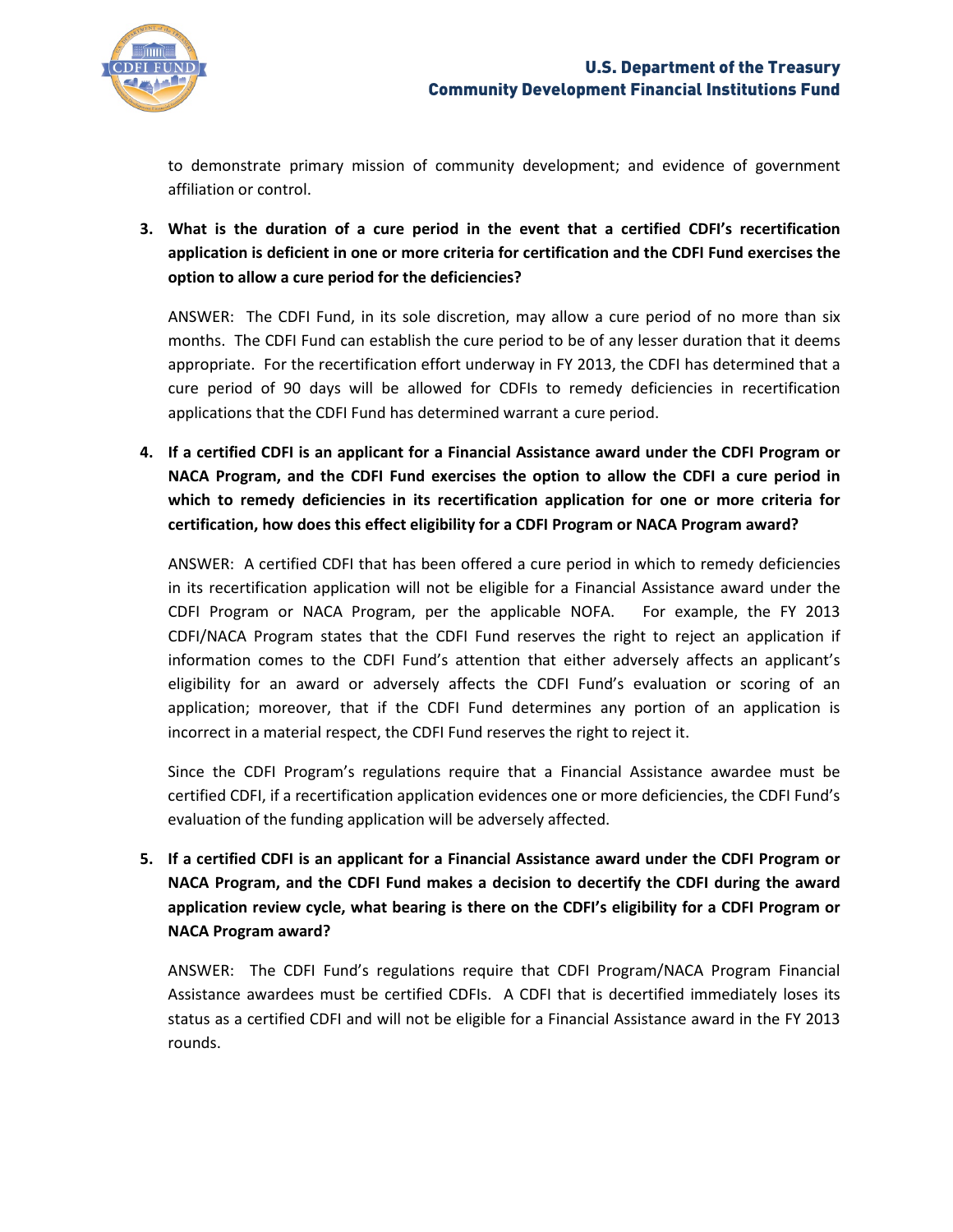

## **6. If a CDFI is decertified, can it reapply for certification when it has evidence that demonstrates that it meets all criteria for certification?**

ANSWER: Yes. A certified CDFI that is decertified by the CDFI Fund can submit a new application for certification at a subsequent date.

**7. If a CDFI is in a cure period to remedy deficiencies in a recertification application and has existing, current CDFI Program/NACA Program Financial Assistance awards, what is the effect on those existing awards of the CDFI being in the recertification cure period?**

ANSWER: There is no effect on existing, current CDFI/NACA Program Financial Assistance awards for the duration of the cure period. The CDFI's certification remains intact during the cure period.

However, if the CDFI fails to demonstrate by submission of additional documentation before the end of the cure period that it meets all criteria for certification, the CDFI will be decertified and immediately lose its status as a certified CDFI. See Question 8 below regarding the implications of decertification for a CDFI with current CDFI Program /NACA Program Financial Assistance awards.

**8. If a CDFI is decertified at any time (including, but not limited to, at the end of a cure period for deficiencies in a recertification application) and the CDFI has existing, current CDFI Program/NACA Program Financial Assistance awards from the CDFI Fund, what is the effect on those existing awards?**

ANSWER: A CDFI that is decertified immediately loses its status as a certified CDFI. The Assistance Agreement for CDFI Program/NACA Program Financial Assistance awards stipulates that maintaining CDFI certification is a requirement of the award and that the CDFI Fund may find the CDFI to be in default for failure to do so. In such event, the CDFI Fund would follow the normal course of action for any finding of default as specified in the Assistance Agreement, including the opportunity for remedies to the default if allowed by the CDFI Fund in its sole discretion, as well as the potential for the CDFI Fund to exercise any or all sanctions prescribed by the Assistance Agreement.